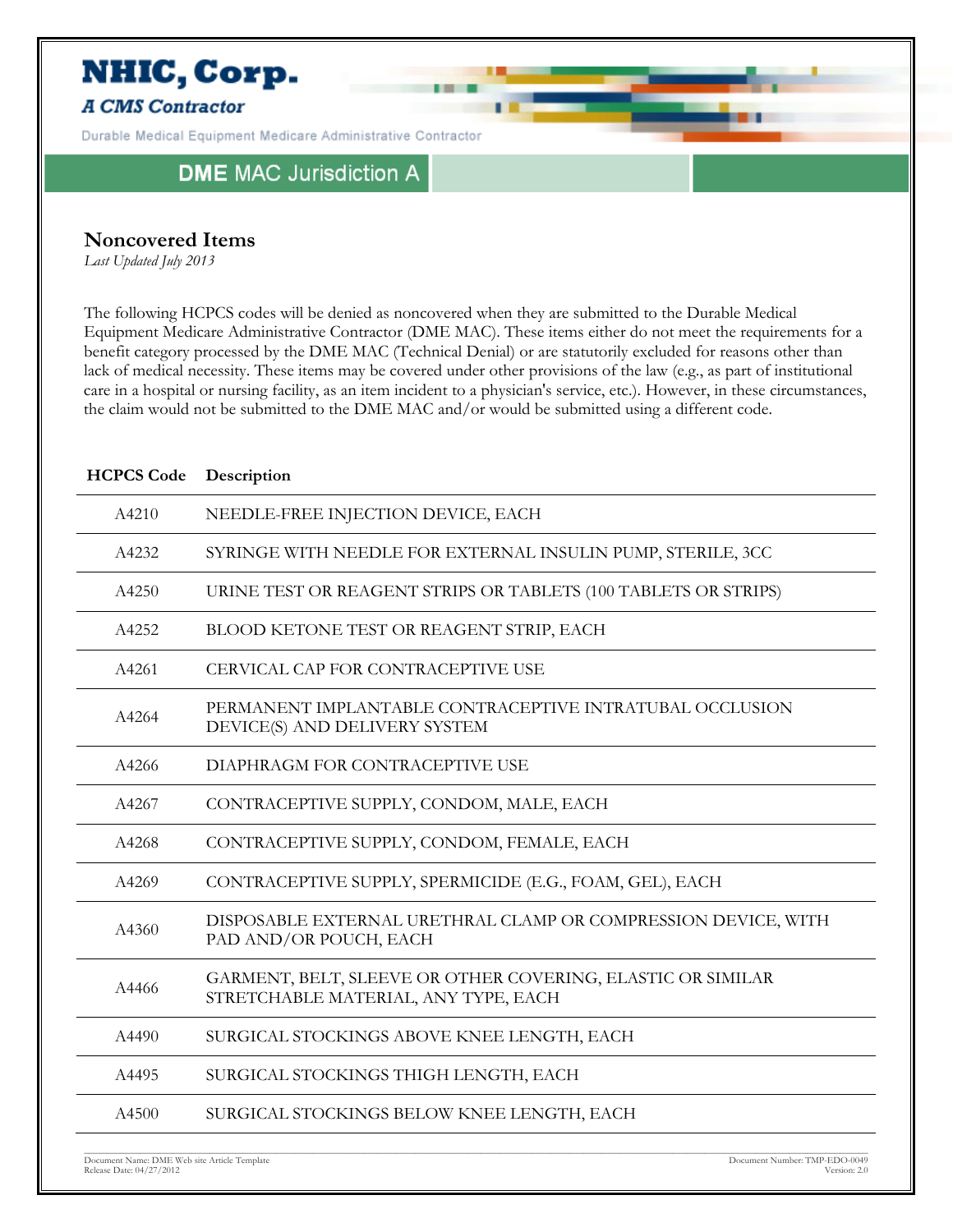| Page 2 of 11      | DME MAC A Web Site Article                                                                                                                       |
|-------------------|--------------------------------------------------------------------------------------------------------------------------------------------------|
| <b>HCPCS Code</b> | Description                                                                                                                                      |
| A4510             | SURGICAL STOCKINGS FULL LENGTH, EACH                                                                                                             |
| A4520             | INCONTINENCE GARMENT, ANY TYPE, (E.G. BRIEF, DIAPER), EACH                                                                                       |
| A4554             | DISPOSABLE UNDERPADS, ALL SIZES                                                                                                                  |
| A4565             | <b>SLINGS</b>                                                                                                                                    |
| A4566             | SHOULDER SLING OR VEST DESIGN, ABDUCTION RESTRAINER, WITH OR<br>WITHOUT SWATHE CONTROL, PREFABRICATED, INCLUDES FITTING AND<br><b>ADJUSTMENT</b> |
| A4570             | <b>SPLINT</b>                                                                                                                                    |
| A4575             | TOPICAL HYPERBARIC OXYGEN CHAMBER, DISPOSABLE                                                                                                    |
| A4580             | CAST SUPPLIES (E.G. PLASTER)                                                                                                                     |
| A4590             | SPECIAL CASTING MATERIAL (E.G. FIBERGLASS)                                                                                                       |
| A4627             | SPACER, BAG OR RESERVOIR, WITH OR WITHOUT MASK, FOR USE WITH<br>METERED DOSE INHALER                                                             |
| A4670             | AUTOMATIC BLOOD PRESSURE MONITOR                                                                                                                 |
| A6000             | NON-CONTACT WOUND WARMING WOUND COVER FOR USE WITH THE NON-<br>CONTACT WOUND WARMING DEVICE AND WARMING CARD                                     |
| A6250             | SKIN SEALANTS, PROTECTANTS, MOISTURIZERS, OINTMENTS, ANY TYPE, ANY<br><b>SIZE</b>                                                                |
| A6413             | ADHESIVE BANDAGE, FIRST-AID TYPE, ANY SIZE, EACH                                                                                                 |
| A6530             | GRADIENT COMPRESSION STOCKING, BELOW KNEE, 18-30 MMHG, EACH                                                                                      |
| A6533             | GRADIENT COMPRESSION STOCKING, THIGH LENGTH, 18-30 MMHG, EACH                                                                                    |
| A6534             | GRADIENT COMPRESSION STOCKING, THIGH LENGTH, 30-40 MMHG, EACH                                                                                    |
| A6535             | GRADIENT COMPRESSION STOCKING, THIGH LENGTH, 40-50 MMHG, EACH                                                                                    |
| A6536             | GRADIENT COMPRESSION STOCKING, FULL LENGTH/CHAP STYLE, 18-30 MMHG,<br><b>EACH</b>                                                                |
| A6537             | GRADIENT COMPRESSION STOCKING, FULL LENGTH/CHAP STYLE, 30-40 MMHG,<br><b>EACH</b>                                                                |
| A6538             | GRADIENT COMPRESSION STOCKING, FULL LENGTH/CHAP STYLE, 40-50 MMHG,<br><b>EACH</b>                                                                |
| A6539             | GRADIENT COMPRESSION STOCKING, WAIST LENGTH, 18-30 MMHG, EACH                                                                                    |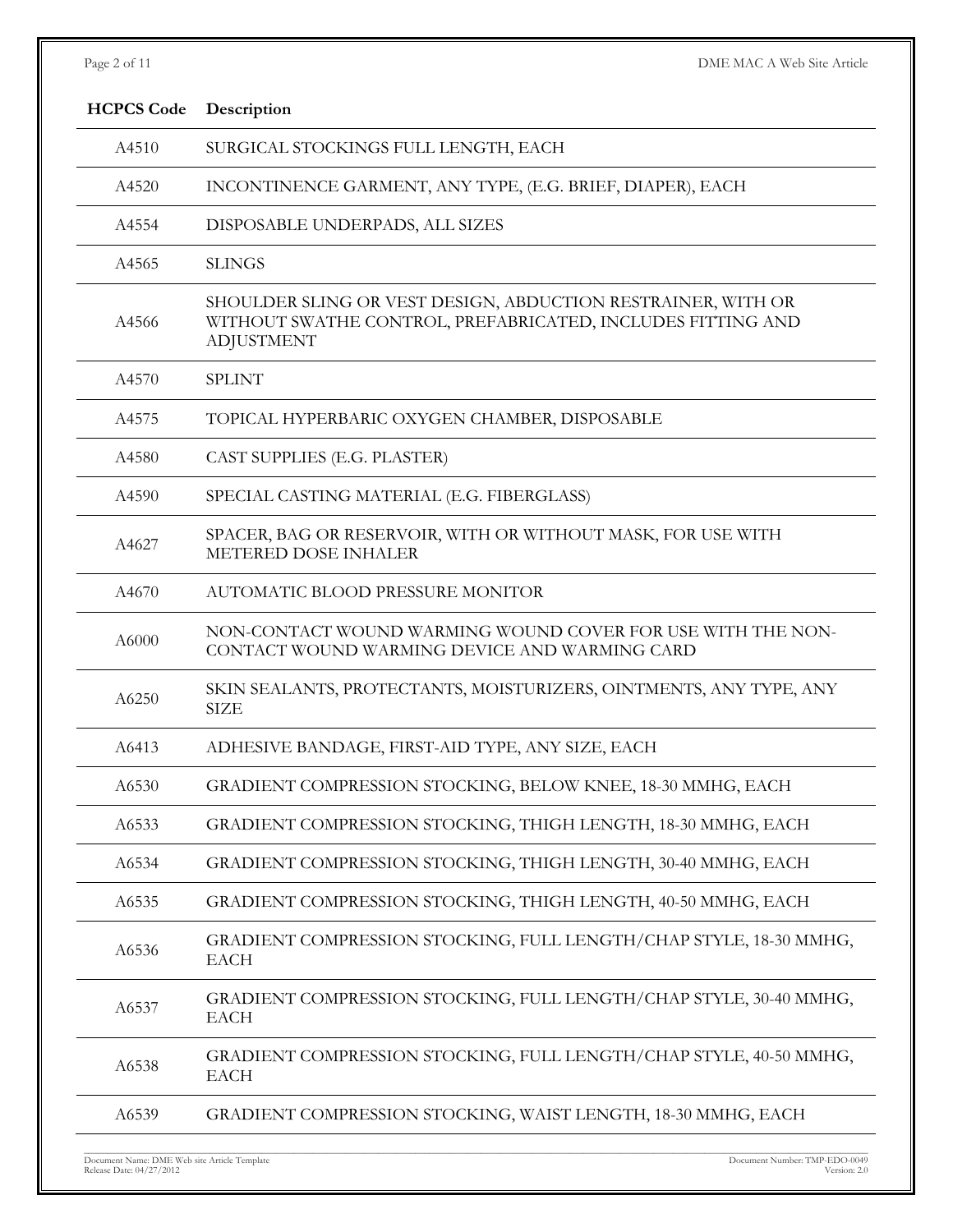# DME MAC A Web Site Article Page 3 of 11

| <b>HCPCS Code</b> | Description                                                                                                                                          |
|-------------------|------------------------------------------------------------------------------------------------------------------------------------------------------|
| A6540             | GRADIENT COMPRESSION STOCKING, WAIST LENGTH, 30-40 MMHG, EACH                                                                                        |
| A6541             | GRADIENT COMPRESSION STOCKING, WAIST LENGTH, 40-50 MMHG, EACH                                                                                        |
| A6544             | GRADIENT COMPRESSION STOCKING, GARTER BELT                                                                                                           |
| A6549             | GRADIENT COMPRESSION STOCKING, NOT OTHERWISE SPECIFIED                                                                                               |
| A9152             | SINGLE VITAMIN/MINERAL/TRACE ELEMENT, ORAL, PER DOSE, NOT<br>OTHERWISE SPECIFIED                                                                     |
| A9153             | MULTIPLE VITAMINS, WITH OR WITHOUT MINERALS AND TRACE ELEMENTS,<br>ORAL, PER DOSE, NOT OTHERWISE SPECIFIED                                           |
| A9180             | PEDICULOSIS (LICE INFESTATION) TREATMENT, TOPICAL, FOR<br>ADMINISTRATION BY PATIENT/CARETAKER                                                        |
| A9270             | NONCOVERED ITEM OR SERVICE                                                                                                                           |
| A9272             | MECHANICAL WOUND SUCTION, DISPOSABLE, INCLUDES DRESSING, ALL<br>ACCESSORIES AND COMPONENTS, EACH                                                     |
| A9273             | HOT WATER BOTTLE, ICE CAP OR COLLAR, HEAT AND/OR COLD WRAP, ANY<br><b>TYPE</b>                                                                       |
| A9274             | EXTERNAL AMBULATORY INSULIN DELIVERY SYSTEM, DISPOSABLE, EACH,<br>INCLUDES ALL SUPPLIES AND ACCESSORIES                                              |
| A9275             | HOME GLUCOSE DISPOSABLE MONITOR, INCLUDES TEST STRIPS                                                                                                |
| A9276             | SENSOR; INVASIVE (E.G. SUBCUTANEOUS), DISPOSABLE, FOR USE WITH<br>INTERSTITIAL CONTINUOUS GLUCOSE MONITORING SYSTEM, ONE UNIT = 1<br>DAY SUPPLY      |
| A9277             | TRANSMITTER; EXTERNAL, FOR USE WITH INTERSTITIAL CONTINUOUS<br><b>GLUCOSE MONITORING SYSTEM</b>                                                      |
| A9278             | RECEIVER (MONITOR); EXTERNAL, FOR USE WITH INTERSTITIAL CONTINUOUS<br>GLUCOSE MONITORING SYSTEM                                                      |
| A9279             | MONITORING FEATURE/DEVICE, STAND-ALONE OR INTEGRATED, ANY TYPE,<br>INCLUDES ALL ACCESSORIES, COMPONENTS AND ELECTRONICS, NOT<br>OTHERWISE CLASSIFIED |
| A9280             | ALERT OR ALARM DEVICE, NOT OTHERWISE CLASSIFIED                                                                                                      |
| A9281             | REACHING/GRABBING DEVICE, ANY TYPE, ANY LENGTH, EACH                                                                                                 |
| A9282             | WIG, ANY TYPE, EACH                                                                                                                                  |
| A9283             | FOOT PRESSURE OFF LOADING/SUPPORTIVE DEVICE, ANY TYPE, EACH                                                                                          |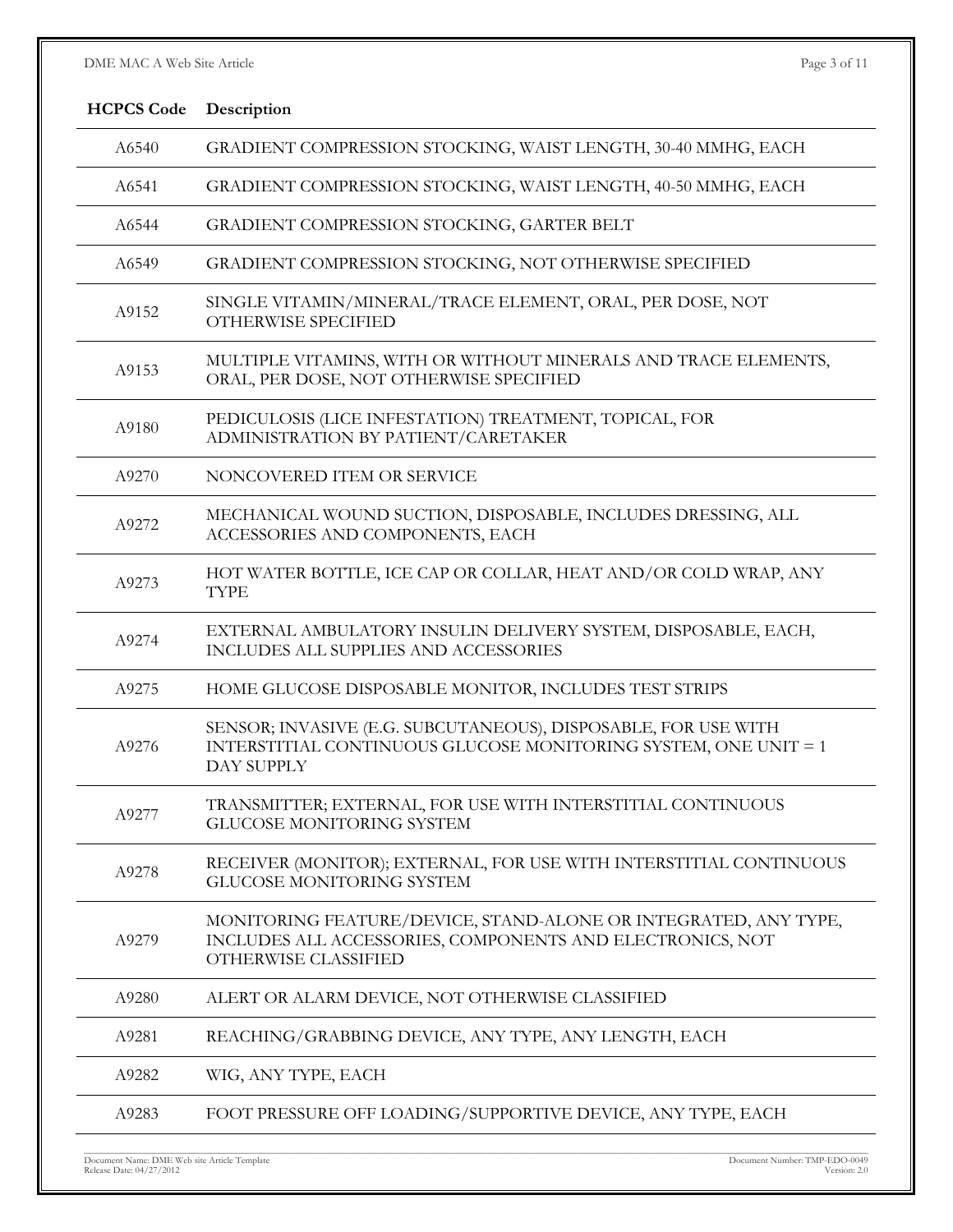| Page | $\overline{4}$ | OE. |  |
|------|----------------|-----|--|
|      |                |     |  |

DME MAC A Web Site Article

| <b>HCPCS Code</b> | Description                                                                                                                                   |
|-------------------|-----------------------------------------------------------------------------------------------------------------------------------------------|
| A9300             | <b>EXERCISE EQUIPMENT</b>                                                                                                                     |
| A9586             | FLORBETAPIR F18, DIAGNOSTIC, PER STUDY DOSE, UP TO 10 MILLICURIES                                                                             |
| <b>B4100</b>      | FOOD THICKENER, ADMINISTERED ORALLY, PER OUNCE                                                                                                |
| E0172             | SEAT LIFT MECHANISM PLACED OVER OR ON TOP OF TOILET, ANY TYPE                                                                                 |
| E0191             | HEEL OR ELBOW PROTECTOR, EACH                                                                                                                 |
| E0203             | THERAPEUTIC LIGHTBOX, MINIMUM 10,000 LUX, TABLE TOP MODEL                                                                                     |
| E0231             | NON-CONTACT WOUND WARMING DEVICE (TEMPERATURE CONTROL UNIT, AC<br>ADAPTER AND POWER CORD) FOR USE WITH WARMING CARD AND WOUND<br><b>COVER</b> |
| E0232             | WARMING CARD FOR USE WITH THE NON-CONTACT WOUND WARMING DEVICE<br>AND NON-CONTACT WOUND WARMING WOUND COVER                                   |
| E0240             | BATH/SHOWER CHAIR, WITH OR WITHOUT WHEELS, ANY SIZE                                                                                           |
| E0241             | BATH TUB WALL RAIL, EACH                                                                                                                      |
| E0242             | BATH TUB RAIL, FLOOR BASE                                                                                                                     |
| E0243             | TOILET RAIL, EACH                                                                                                                             |
| E0244             | RAISED TOILET SEAT                                                                                                                            |
| E0245             | TUB STOOL OR BENCH                                                                                                                            |
| E0246             | TRANSFER TUB RAIL ATTACHMENT                                                                                                                  |
| E0247             | TRANSFER BENCH FOR TUB OR TOILET WITH OR WITHOUT COMMODE OPENING                                                                              |
| E0270             | HOSPITAL BED, INSTITUTIONAL TYPE INCLUDES: OSCILLATING, CIRCULATING<br>AND STRYKER FRAME WITH MATTRESS                                        |
| E0273             | <b>BED BOARD</b>                                                                                                                              |
| E0274             | <b>OVER-BED TABLE</b>                                                                                                                         |
| E0315             | BED ACCESSORY: BOARD, TABLE, OR SUPPORT DEVICE, ANY TYPE                                                                                      |
| E0446             | TOPICAL OXYGEN DELIVERY SYSTEM, NOT OTHERWISE SPECIFIED, INCLUDES<br>ALL SUPPLIES AND ACCESSORIES                                             |
| E0481             | <b>INTRAPULMONARY PERCUSSIVE VENTILATION SYSTEM AND RELATED</b><br><b>ACCESSORIES</b>                                                         |
| E0625             | PATIENT LIFT, BATHROOM OR TOILET, NOT OTHERWISE CLASSIFIED                                                                                    |
|                   |                                                                                                                                               |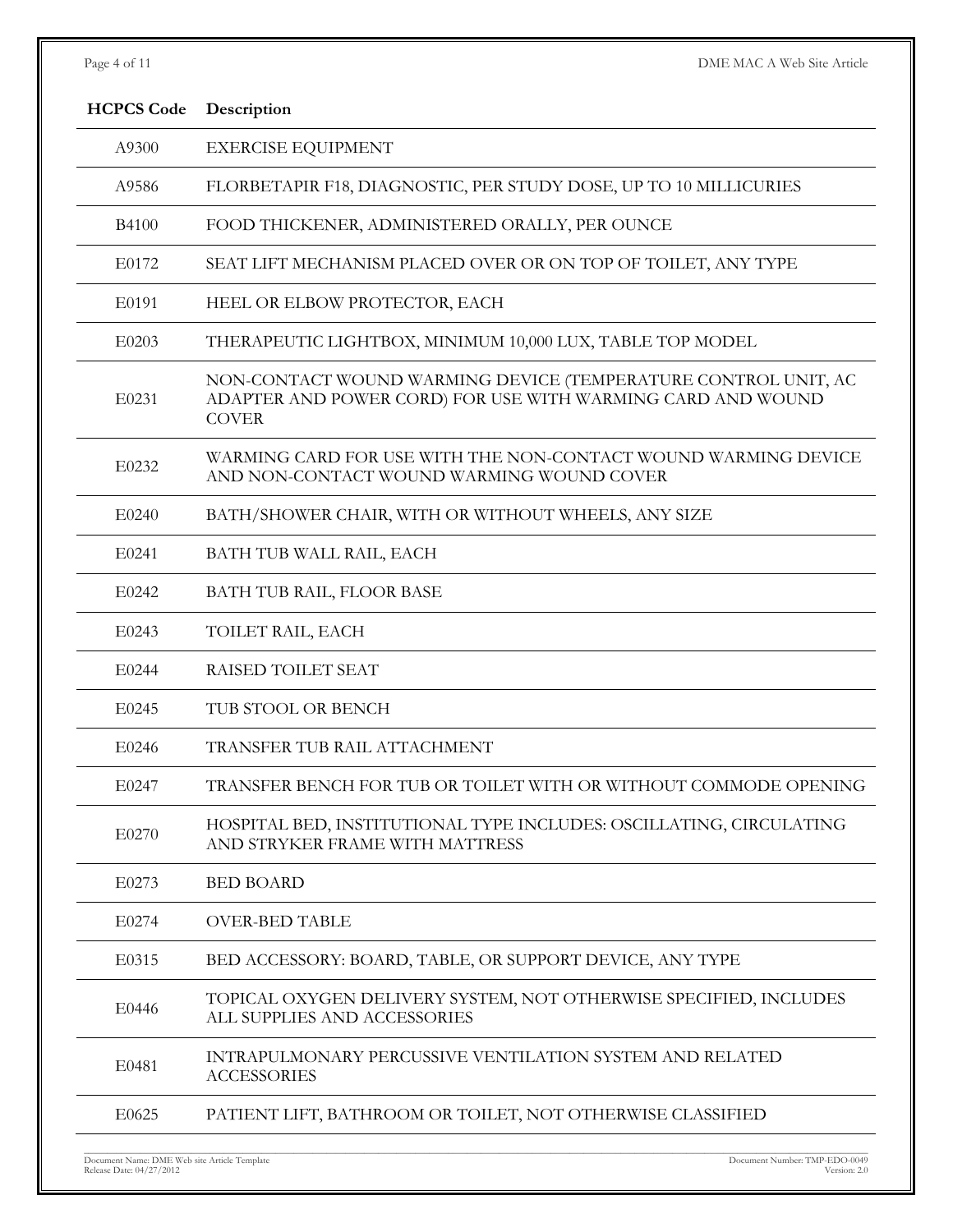| <b>HCPCS Code</b> | Description                                                                                                                          |
|-------------------|--------------------------------------------------------------------------------------------------------------------------------------|
| E0637             | COMBINATION SIT TO STAND FRAME/TABLE SYSTEM, ANY SIZE INCLUDING<br>PEDIATRIC, WITH SEAT LIFT FEATURE, WITH OR WITHOUT WHEELS         |
| E0638             | STANDING FRAME SYSTEM, ONE POSITION (E.G. UPRIGHT, SUPINE OR PRONE<br>STANDER), ANY SIZE INCLUDING PEDIATRIC, WITH OR WITHOUT WHEELS |
| E0641             | STANDING FRAME SYSTEM, MULTI-POSITION (E.G. THREE-WAY STANDER), ANY<br>SIZE INCLUDING PEDIATRIC, WITH OR WITHOUT WHEELS              |
| E0642             | STANDING FRAME SYSTEM, MOBILE (DYNAMIC STANDER), ANY SIZE INCLUDING<br><b>PEDIATRIC</b>                                              |
| E0700             | SAFETY EQUIPMENT, DEVICE OR ACCESSORY, ANY TYPE                                                                                      |
| E0936             | CONTINUOUS PASSIVE MOTION EXERCISE DEVICE FOR USE OTHER THAN KNEE                                                                    |
| E0970             | NO.2 FOOTPLATES, EXCEPT FOR ELEVATING LEG REST                                                                                       |
| E1085             | HEMI-WHEELCHAIR, FIXED FULL LENGTH ARMS, SWING AWAY DETACHABLE<br><b>FOOT RESTS</b>                                                  |
| E1086             | HEMI-WHEELCHAIR DETACHABLE ARMS DESK OR FULL LENGTH, SWING AWAY<br>DETACHABLE FOOTRESTS                                              |
| E1089             | HIGH STRENGTH LIGHTWEIGHT WHEELCHAIR, FIXED LENGTH ARMS, SWING<br>AWAY DETACHABLE FOOTREST                                           |
| E1090             | HIGH STRENGTH LIGHTWEIGHT WHEELCHAIR, DETACHABLE ARMS DESK OR<br>FULL LENGTH SWING AWAY DETACHABLE FOOT RESTS                        |
| E1130             | STANDARD WHEELCHAIR, FIXED FULL LENGTH ARMS, FIXED OR SWING AWAY<br>DETACHABLE FOOTRESTS                                             |
| E1140             | WHEELCHAIR, DETACHABLE ARMS, DESK OR FULL LENGTH, SWING AWAY<br>DETACHABLE FOOTRESTS                                                 |
| E1250             | LIGHTWEIGHT WHEELCHAIR, FIXED FULL LENGTH ARMS, SWING AWAY<br>DETACHABLE FOOTREST                                                    |
| E1260             | LIGHTWEIGHT WHEELCHAIR, DETACHABLE ARMS (DESK OR FULL LENGTH)<br>SWING AWAY DETACHABLE FOOTREST                                      |
| E1285             | HEAVY DUTY WHEELCHAIR, FIXED FULL LENGTH ARMS, SWING AWAY<br>DETACHABLE FOOTREST                                                     |
| E1290             | HEAVY DUTY WHEELCHAIR, DETACHABLE ARMS (DESK OR FULL LENGTH)<br>SWING AWAY DETACHABLE FOOTREST                                       |
| E1300             | WHIRLPOOL, NON-PORTABLE (OVERTUB TYPE)                                                                                               |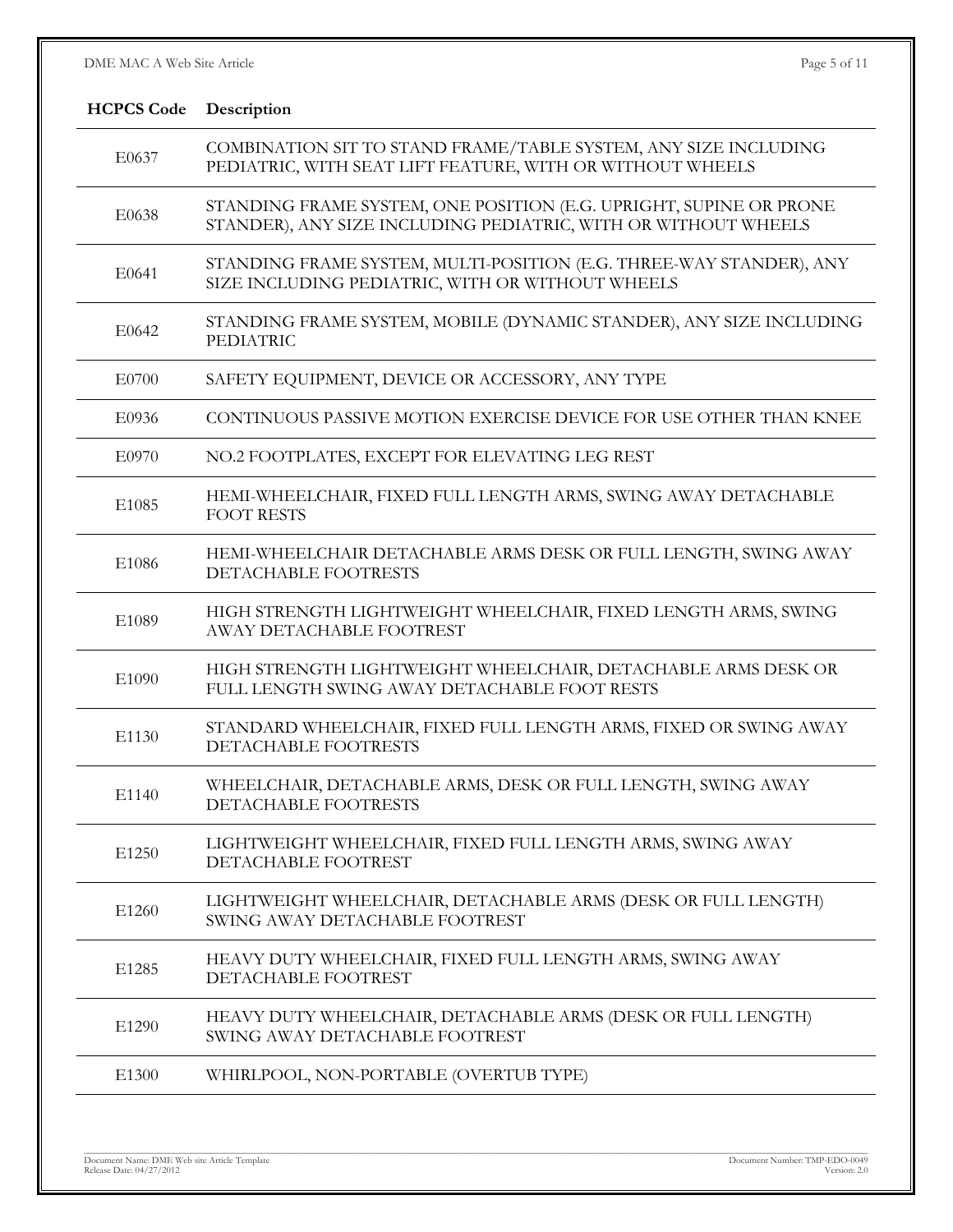| Page 6 of 11      | DME MAC A Web Site Article                                                                                                                       |
|-------------------|--------------------------------------------------------------------------------------------------------------------------------------------------|
| <b>HCPCS Code</b> | Description                                                                                                                                      |
| E1358             | OXYGEN ACCESSORY, DC POWER ADAPTER FOR PORTABLE CONCENTRATOR,<br>ANY TYPE, REPLACEMENT ONLY, EACH                                                |
| E2230             | MANUAL WHEELCHAIR ACCESSORY, MANUAL STANDING SYSTEM                                                                                              |
| E8000             | GAIT TRAINER, PEDIATRIC SIZE, POSTERIOR SUPPORT, INCLUDES ALL<br><b>ACCESSORIES AND COMPONENTS</b>                                               |
| E8001             | GAIT TRAINER, PEDIATRIC SIZE, UPRIGHT SUPPORT, INCLUDES ALL<br><b>ACCESSORIES AND COMPONENTS</b>                                                 |
| E8002             | GAIT TRAINER, PEDIATRIC SIZE, ANTERIOR SUPPORT, INCLUDES ALL<br><b>ACCESSORIES AND COMPONENTS</b>                                                |
| J1826             | INJECTION, INTERFERON BETA-1A, 30 MCG                                                                                                            |
| <b>J3520</b>      | EDETATE DISODIUM, PER 150 MG                                                                                                                     |
| <b>J3535</b>      | DRUG ADMINISTERED THROUGH A METERED DOSE INHALER                                                                                                 |
| J3570             | LAETRILE, AMYGDALIN, VITAMIN B17                                                                                                                 |
| J7300             | INTRAUTERINE COPPER CONTRACEPTIVE                                                                                                                |
| J7302             | LEVONORGESTREL-RELEASING INTRAUTERINE CONTRACEPTIVE SYSTEM, 52 MG                                                                                |
| J7303             | CONTRACEPTIVE SUPPLY, HORMONE CONTAINING VAGINAL RING, EACH                                                                                      |
| J7304             | CONTRACEPTIVE SUPPLY, HORMONE CONTAINING PATCH, EACH                                                                                             |
| J7306             | LEVONORGESTREL (CONTRACEPTIVE) IMPLANT SYSTEM, INCLUDING IMPLANTS<br><b>AND SUPPLIES</b>                                                         |
| J7307             | ETONOGESTREL (CONTRACEPTIVE) IMPLANT SYSTEM, INCLUDING IMPLANT<br><b>AND SUPPLIES</b>                                                            |
| J8499             | PRESCRIPTION DRUG, ORAL, NON CHEMOTHERAPEUTIC, NOS                                                                                               |
| J8515             | CABERGOLINE, ORAL, 0.25 MG                                                                                                                       |
| <b>J8565</b>      | GEFITINIB, ORAL, 250 MG                                                                                                                          |
| K0740             | REPAIR OR NONROUTINE SERVICE FOR OXYGEN EQUIPMENT REQUIRING THE<br>SKILL OF A TECHNICIAN, LABOR COMPONENT, PER 15 MINUTES                        |
| L2861             | ADDITION TO LOWER EXTREMITY JOINT, KNEE OR ANKLE, CONCENTRIC<br>ADJUSTABLE TORSION STYLE MECHANISM FOR CUSTOM FABRICATED<br>ORTHOTICS ONLY, EACH |
| L3215             | ORTHOPEDIC FOOTWEAR, LADIES SHOES, OXFORD, EACH                                                                                                  |
|                   |                                                                                                                                                  |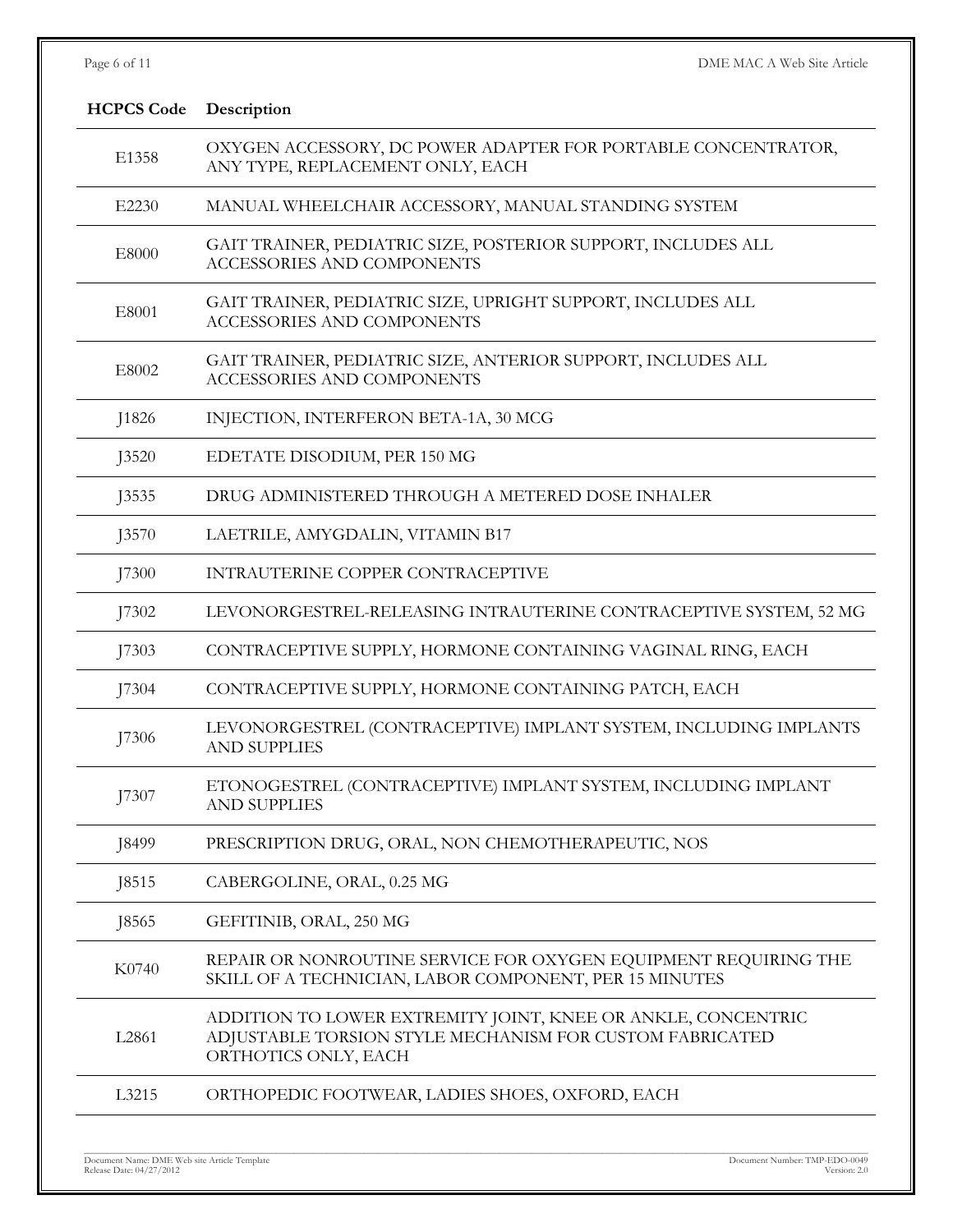# DME MAC A Web Site Article Page 7 of 11

| <b>HCPCS Code</b> | Description                                                                                                                                                        |  |
|-------------------|--------------------------------------------------------------------------------------------------------------------------------------------------------------------|--|
| L3216             | ORTHOPEDIC FOOTWEAR, LADIES SHOES, DEPTH INLAY, EACH                                                                                                               |  |
| L3217             | ORTHOPEDIC FOOTWEAR, LADIES SHOES, HIGHTOP, DEPTH INLAY, EACH                                                                                                      |  |
| L3219             | ORTHOPEDIC FOOTWEAR, MENS SHOES, OXFORD, EACH                                                                                                                      |  |
| L3221             | ORTHOPEDIC FOOTWEAR, MENS SHOES, DEPTH INLAY, EACH                                                                                                                 |  |
| L3222             | ORTHOPEDIC FOOTWEAR, MENS SHOES, HIGHTOP, DEPTH INLAY, EACH                                                                                                        |  |
| L3891             | ADDITION TO UPPER EXTREMITY JOINT, WRIST OR ELBOW, CONCENTRIC<br>ADJUSTABLE TORSION STYLE MECHANISM FOR CUSTOM FABRICATED<br>ORTHOTICS ONLY, EACH                  |  |
| L7600             | PROSTHETIC DONNING SLEEVE, ANY MATERIAL, EACH                                                                                                                      |  |
| L8680             | IMPLANTABLE NEUROSTIMULATOR ELECTRODE, EACH                                                                                                                        |  |
| L8682             | IMPLANTABLE NEUROSTIMULATOR RADIOFREQUENCY RECEIVER                                                                                                                |  |
| L8683             | RADIOFREQUENCY TRANSMITTER (EXTERNAL) FOR USE WITH IMPLANTABLE<br>NEUROSTIMULATOR RADIOFREQUENCY RECEIVER                                                          |  |
| L8684             | RADIOFREQUENCY TRANSMITTER (EXTERNAL) FOR USE WITH IMPLANTABLE<br>SACRAL ROOT NEUROSTIMULATOR RECEIVER FOR BOWEL AND BLADDER<br>MANAGEMENT, REPLACEMENT            |  |
| L8685             | IMPLANTABLE NEUROSTIMULATOR PULSE GENERATOR, SINGLE ARRAY,<br>RECHARGEABLE INCLUDES EXTENSION                                                                      |  |
| L8686             | IMPLANTABLE NEUROSTIMULATOR PULSE GENERATOR, SINGLE ARRAY, NON-<br>RECHARGEABLE INCLUDES EXTENSION                                                                 |  |
| L8687             | IMPLANTABLE NEUROSTIMULATOR PULSE GENERATOR, DUAL ARRAY,<br>RECHARGEABLE, INCLUDES EXTENSION                                                                       |  |
| L8688             | IMPLANTABLE NEUROSTIMULATOR PULSE GENERATOR, DUAL ARRAY, NON-<br>RECHARGEABLE INCLUDES EXTENSION                                                                   |  |
| L8692             | AUDITORY OSSEOINTEGRATED DEVICE, EXTERNAL SOUND PROCESSOR, USED<br>WITHOUT OSSEOINTEGRATION, BODY WORN, INCLUDES HEADBAND OR OTHER<br>MEANS OF EXTERNAL ATTACHMENT |  |
| Q0144             | AZITHROMYCIN DIHYDRATE, ORAL, CAPSULES/POWDER, 1 GRAM                                                                                                              |  |
| Q3026             | INJECTION, INTERFERON BETA-1A, 11 MCG FOR SUBCUTANEOUS USE                                                                                                         |  |
| V2025             | <b>DELUXE FRAME</b>                                                                                                                                                |  |
| V2600             | HAND HELD LOW VISION AIDS AND OTHER NONSPECTACLE MOUNTED AIDS                                                                                                      |  |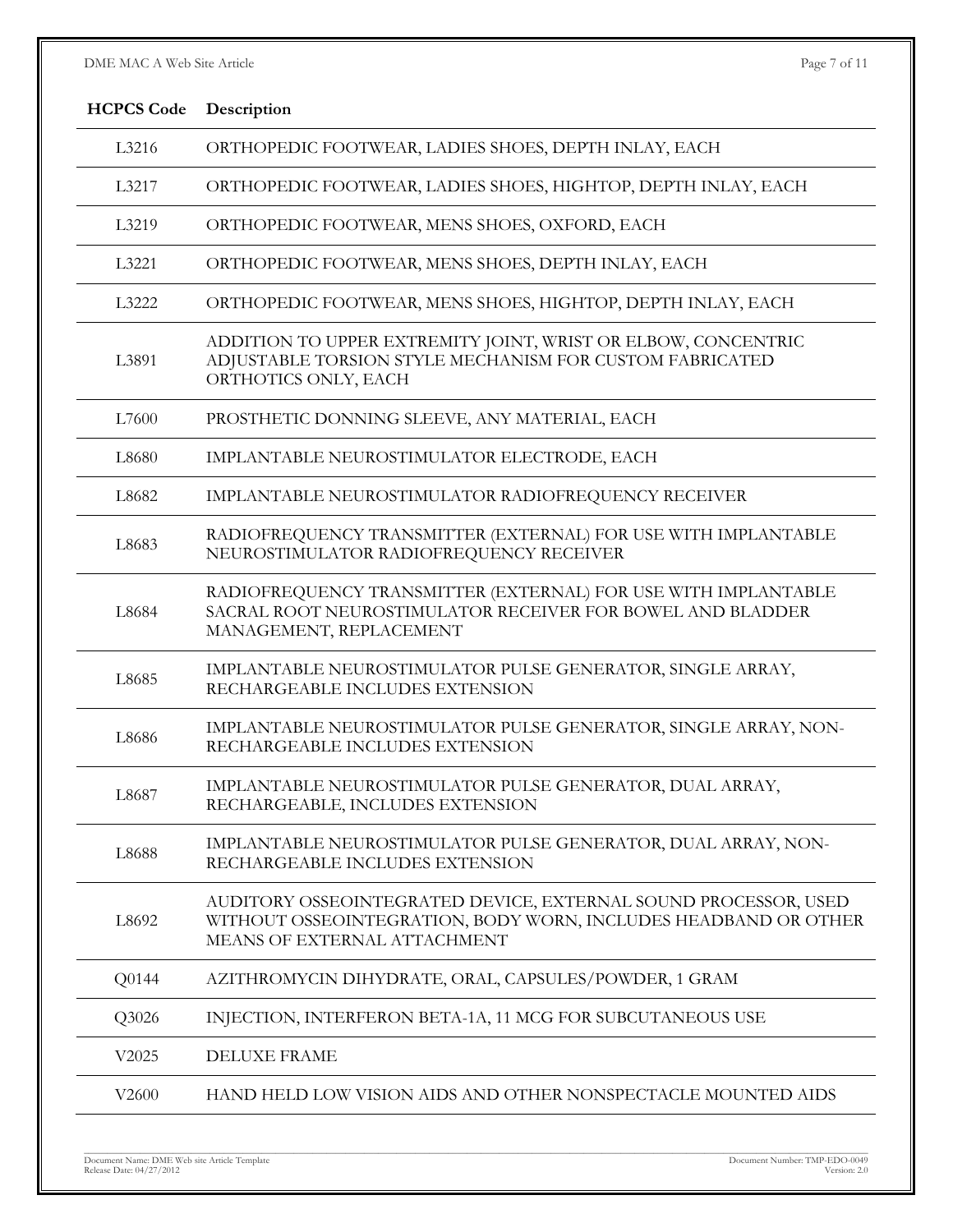| Page 8 of 11      | DME MAC A Web Site Article                                                                                                                                |
|-------------------|-----------------------------------------------------------------------------------------------------------------------------------------------------------|
| <b>HCPCS Code</b> | Description                                                                                                                                               |
| V2610             | SINGLE LENS SPECTACLE MOUNTED LOW VISION AIDS                                                                                                             |
| V2615             | TELESCOPIC AND OTHER COMPOUND LENS SYSTEM, INCLUDING DISTANCE<br>VISION TELESCOPIC, NEAR VISION TELESCOPES AND COMPOUND MICROSCOPIC<br><b>LENS SYSTEM</b> |
| V2702             | <b>DELUXE LENS FEATURE</b>                                                                                                                                |
| V2760             | SCRATCH RESISTANT COATING, PER LENS                                                                                                                       |
| V2787             | ASTIGMATISM CORRECTING FUNCTION OF INTRAOCULAR LENS                                                                                                       |
| V2788             | PRESBYOPIA CORRECTING FUNCTION OF INTRAOCULAR LENS                                                                                                        |
| V5008             | <b>HEARING SCREENING</b>                                                                                                                                  |
| V5010             | ASSESSMENT FOR HEARING AID                                                                                                                                |
| V5011             | FITTING/ORIENTATION/CHECKING OF HEARING AID                                                                                                               |
| V <sub>5014</sub> | REPAIR/MODIFICATION OF A HEARING AID                                                                                                                      |
| V5020             | <b>CONFORMITY EVALUATION</b>                                                                                                                              |
| V <sub>5030</sub> | HEARING AID, MONAURAL, BODY WORN, AIR CONDUCTION                                                                                                          |
| V5040             | HEARING AID, MONAURAL, BODY WORN, BONE CONDUCTION                                                                                                         |
| V5050             | HEARING AID, MONAURAL, IN THE EAR                                                                                                                         |
| V <sub>5060</sub> | HEARING AID, MONAURAL, BEHIND THE EAR                                                                                                                     |
| V5070             | GLASSES, AIR CONDUCTION                                                                                                                                   |
| V5080             | <b>GLASSES, BONE CONDUCTION</b>                                                                                                                           |
| V5090             | DISPENSING FEE, UNSPECIFIED HEARING AID                                                                                                                   |
| V5095             | SEMI-IMPLANTABLE MIDDLE EAR HEARING PROSTHESIS                                                                                                            |
| V5100             | HEARING AID, BILATERAL, BODY WORN                                                                                                                         |
| V5110             | DISPENSING FEE, BILATERAL                                                                                                                                 |
| V5120             | <b>BINAURAL, BODY</b>                                                                                                                                     |
| V5130             | BINAURAL, IN THE EAR                                                                                                                                      |
| V5140             | BINAURAL, BEHIND THE EAR                                                                                                                                  |
| V5150             | <b>BINAURAL, GLASSES</b>                                                                                                                                  |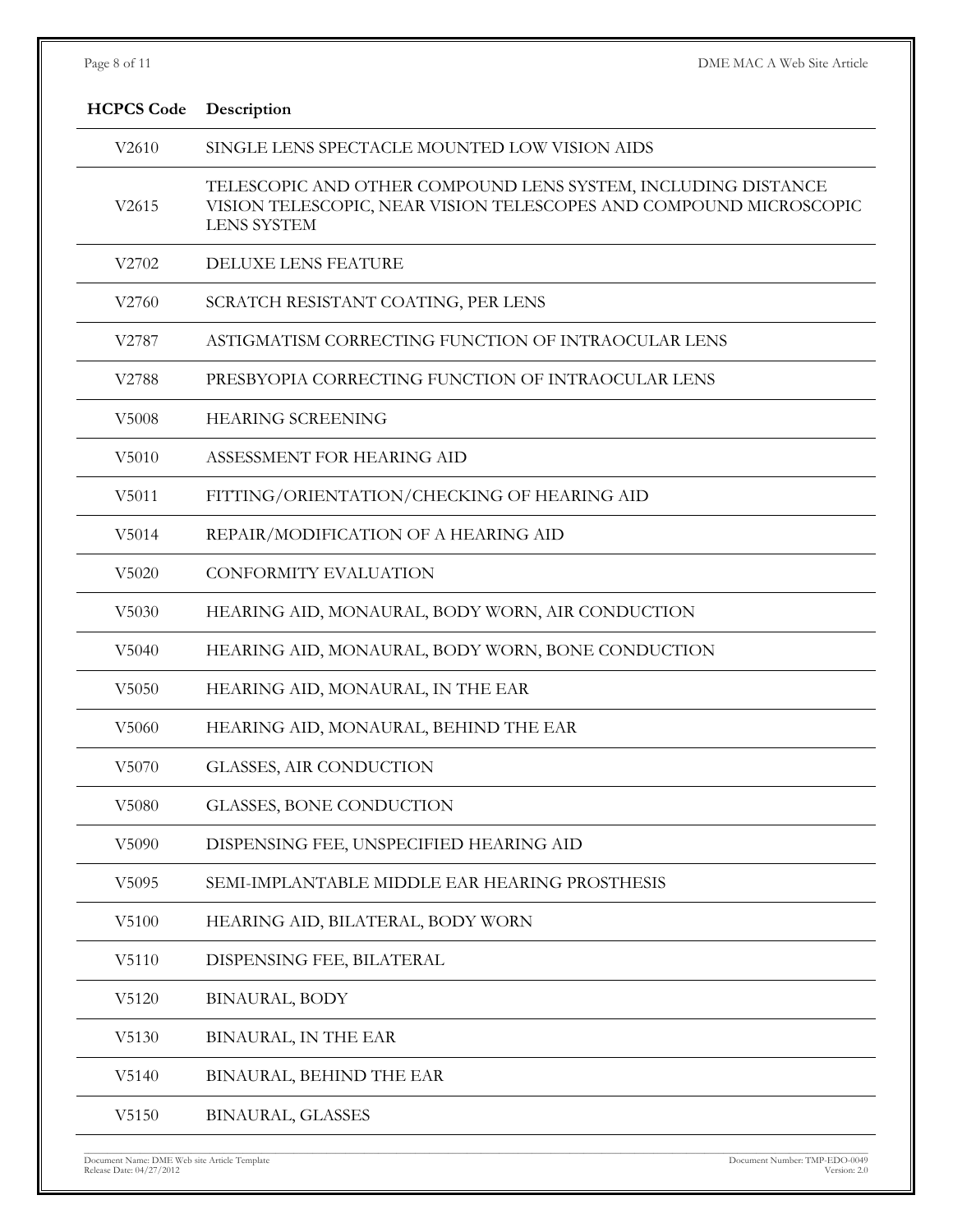# DME MAC A Web Site Article Page 9 of 11

| <b>HCPCS Code</b> | Description                                                                  |
|-------------------|------------------------------------------------------------------------------|
| V5160             | DISPENSING FEE, BINAURAL                                                     |
| V5170             | HEARING AID, CROS, IN THE EAR                                                |
| V5180             | HEARING AID, CROS, BEHIND THE EAR                                            |
| V5190             | HEARING AID, CROS, GLASSES                                                   |
| V5200             | DISPENSING FEE, CROS                                                         |
| V5210             | HEARING AID, BICROS, IN THE EAR                                              |
| V5220             | HEARING AID, BICROS, BEHIND THE EAR                                          |
| V5230             | HEARING AID, BICROS, GLASSES                                                 |
| V5240             | <b>DISPENSING FEE, BICROS</b>                                                |
| V5241             | DISPENSING FEE, MONAURAL HEARING AID, ANY TYPE                               |
| V <sub>5242</sub> | HEARING AID, ANALOG, MONAURAL, CIC (COMPLETELY IN THE EAR CANAL              |
| V5243             | HEARING AID, ANALOG, MONAURAL, ITC (IN THE CANAL                             |
| V5244             | HEARING AID, DIGITALLY PROGRAMMABLE ANALOG, MONAURAL, CIC                    |
| V5245             | HEARING AID, DIGITALLY PROGRAMMABLE, ANALOG, MONAURAL, ITC                   |
| V5246             | HEARING AID, DIGITALLY PROGRAMMABLE ANALOG, MONAURAL, ITE (IN THE<br>EAR     |
| V5247             | HEARING AID, DIGITALLY PROGRAMMABLE ANALOG, MONAURAL, BTE (BEHIND<br>THE EAR |
| V5248             | HEARING AID, ANALOG, BINAURAL, CIC                                           |
| V5249             | HEARING AID, ANALOG, BINAURAL, ITC                                           |
| V5250             | HEARING AID, DIGITALLY PROGRAMMABLE ANALOG, BINAURAL, CIC                    |
| V5251             | HEARING AID, DIGITALLY PROGRAMMABLE ANALOG, BINAURAL, ITC                    |
| V5252             | HEARING AID, DIGITALLY PROGRAMMABLE, BINAURAL, ITE                           |
| V5253             | HEARING AID, DIGITALLY PROGRAMMABLE, BINAURAL, BTE                           |
| V5254             | HEARING AID, DIGITAL, MONAURAL, CIC                                          |
| V5255             | HEARING AID, DIGITAL, MONAURAL, ITC                                          |
| V5256             | HEARING AID, DIGITAL, MONAURAL, ITE                                          |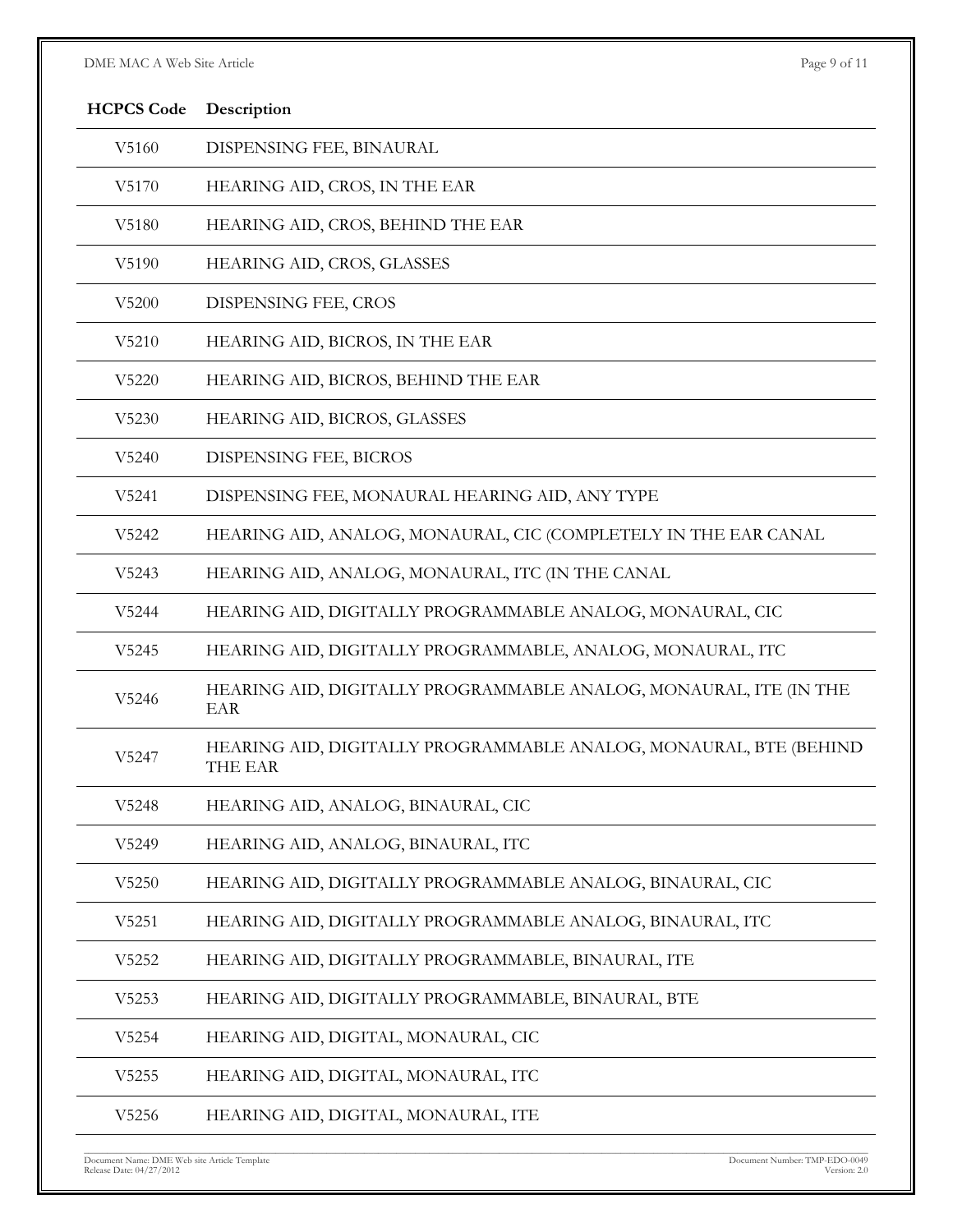| <b>HCPCS Code</b> | Description                                                                                                     |
|-------------------|-----------------------------------------------------------------------------------------------------------------|
| V5257             | HEARING AID, DIGITAL, MONAURAL, BTE                                                                             |
| V5258             | HEARING AID, DIGITAL, BINAURAL, CIC                                                                             |
| V5259             | HEARING AID, DIGITAL, BINAURAL, ITC                                                                             |
| V5260             | HEARING AID, DIGITAL, BINAURAL, ITE                                                                             |
| V5261             | HEARING AID, DIGITAL, BINAURAL, BTE                                                                             |
| V5262             | HEARING AID, DISPOSABLE, ANY TYPE, MONAURAL                                                                     |
| V5263             | HEARING AID, DISPOSABLE, ANY TYPE, BINAURAL                                                                     |
| V5264             | EAR MOLD/INSERT, NOT DISPOSABLE, ANY TYPE                                                                       |
| V5265             | EAR MOLD/INSERT, DISPOSABLE, ANY TYPE                                                                           |
| V <sub>5266</sub> | BATTERY FOR USE IN HEARING DEVICE                                                                               |
| V5267             | HEARING AID SUPPLIES / ACCESSORIES                                                                              |
| V5268             | ASSISTIVE LISTENING DEVICE, TELEPHONE AMPLIFIER, ANY TYPE                                                       |
| V5269             | ASSISTIVE LISTENING DEVICE, ALERTING, ANY TYPE                                                                  |
| V5270             | ASSISTIVE LISTENING DEVICE, TELEVISION AMPLIFIER, ANY TYPE                                                      |
| V5271             | ASSISTIVE LISTENING DEVICE, TELEVISION CAPTION DECODER                                                          |
| V5272             | ASSISTIVE LISTENING DEVICE, TDD                                                                                 |
| V5273             | ASSISTIVE LISTENING DEVICE, FOR USE WITH COCHLEAR IMPLANT                                                       |
| V5274             | ASSISTIVE LISTENING DEVICE, NOT OTHERWISE SPECIFIED                                                             |
| V5275             | EAR IMPRESSION, EACH                                                                                            |
| V5281             | ASSISTIVE LISTENING DEVICE, PERSONAL FM/DM SYSTEM, MONAURAL, (1<br>RECEIVER, TRANSMITTER, MICROPHONE), ANY TYPE |
| V5282             | ASSISTIVE LISTENING DEVICE, PERSONAL FM/DM SYSTEM, BINAURAL, (2<br>RECEIVERS TRANSMITTER, MICROPHONE), ANY TYPE |
| V5283             | ASSISTIVE LISTENING DEVICE, PERSONAL FM/DM NECK, LOOP INDUCTION<br><b>RECEIVER</b>                              |
| V5284             | ASSISTIVE LISTENING DEVICE, PERSONAL FM/DM, EAR LEVEL RECEIVER                                                  |
| V5285             | ASSISTIVE LISTENING DEVICE, PERSONAL FM/DM, DIRECT AUDIO INPUT<br><b>RECEIVER</b>                               |